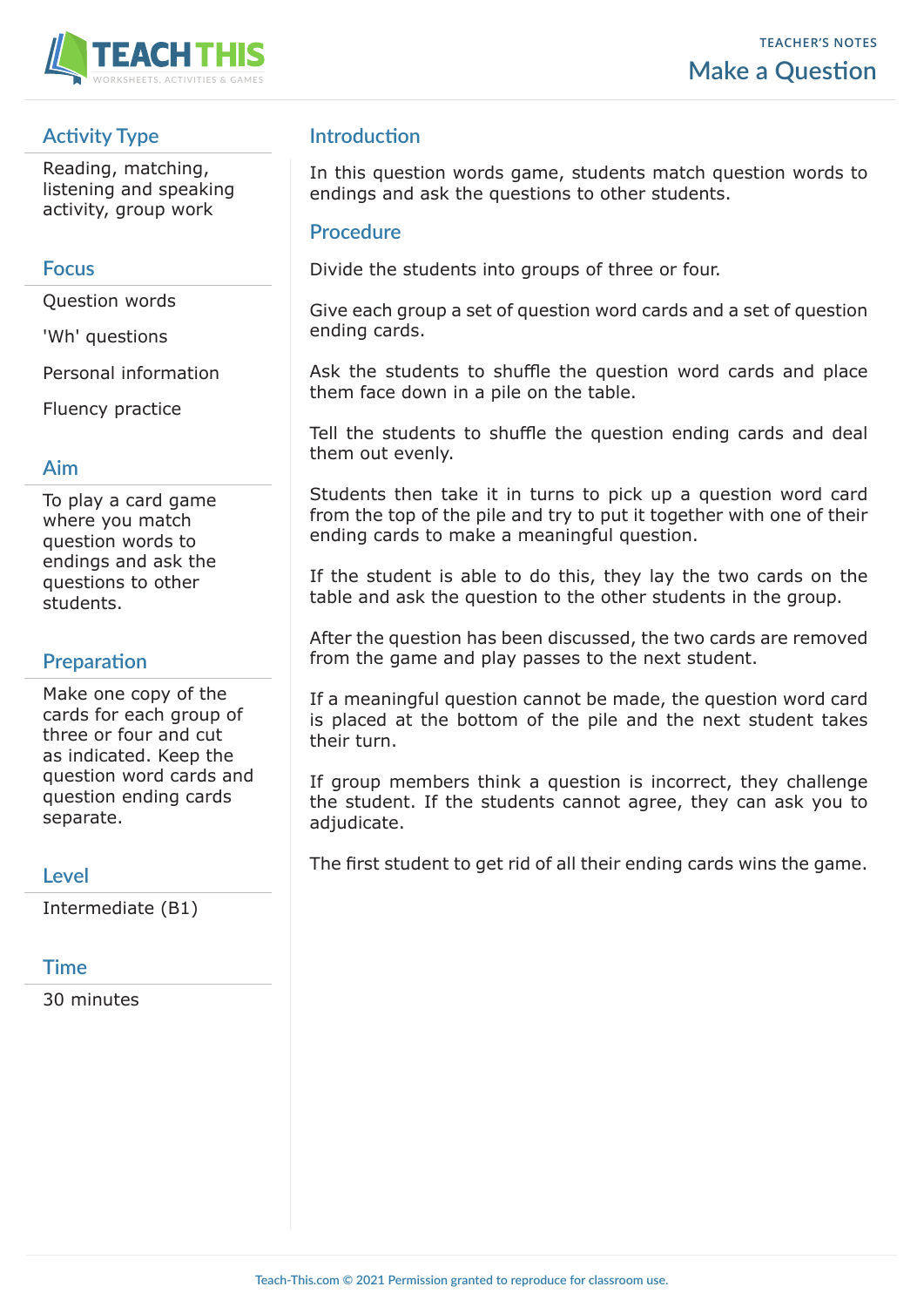

# **Question word cards**

| What                                 | What      | What      |
|--------------------------------------|-----------|-----------|
| $\overline{\mathsf{X}}$<br>What kind | What kind | What kind |
|                                      |           |           |
| When                                 | When      | When      |
| Where                                | Where     | Where     |
| Who                                  | Who       | Who       |
| Why                                  | Why       | Why       |
| Which                                | Which     | Which     |
| How                                  | How       | How       |
| How much                             | How much  | How much  |
| How long                             | How long  | How long  |
| How many                             | How many  | How many  |
| How often                            | How often | How often |